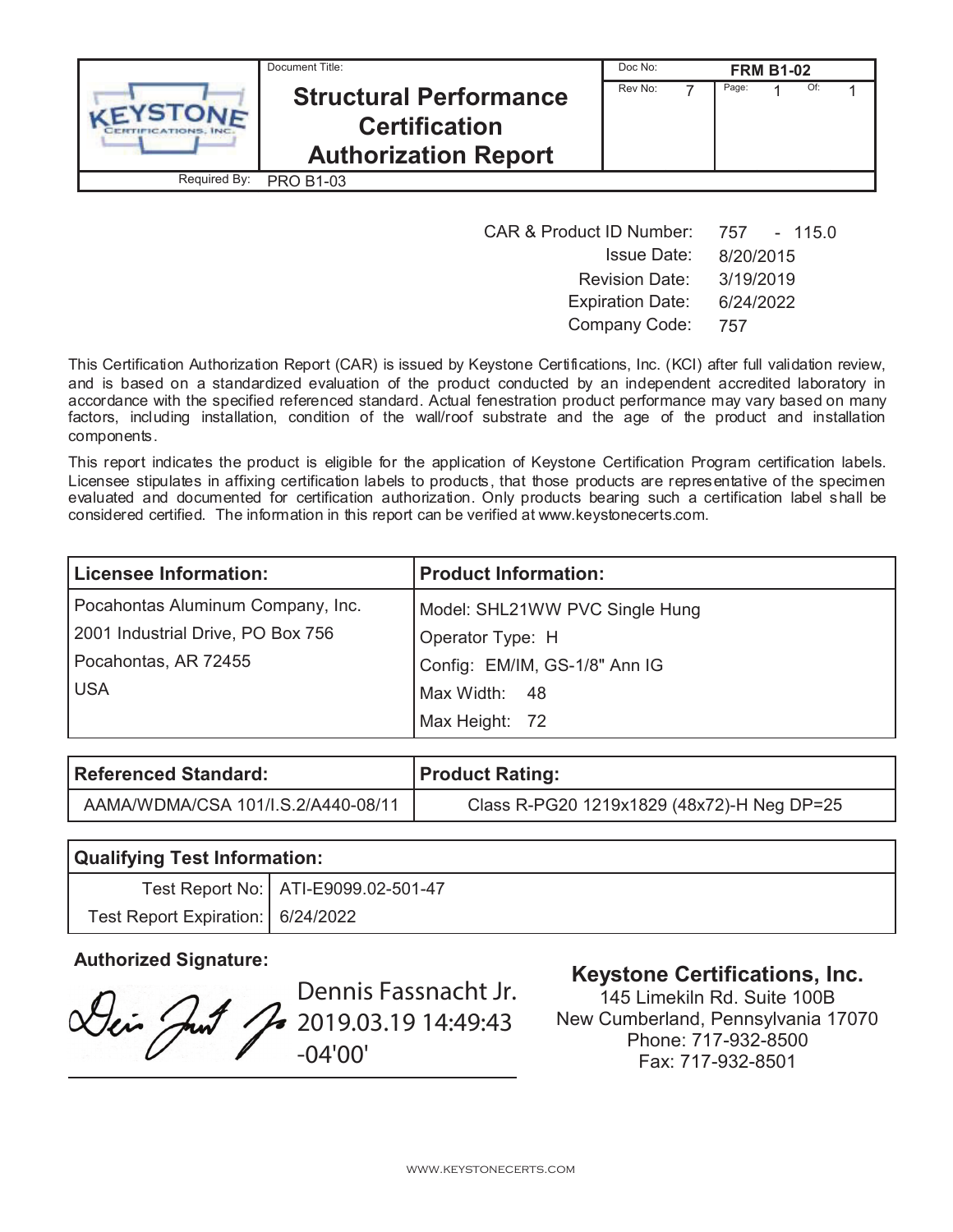|              | Document Title:                                                                      | Doc No: |       | <b>FRM B1-02</b> |     |  |
|--------------|--------------------------------------------------------------------------------------|---------|-------|------------------|-----|--|
|              | <b>Structural Performance</b><br><b>Certification</b><br><b>Authorization Report</b> | Rev No: | Page: |                  | Of: |  |
| Required By: | <b>PRO B1-03</b>                                                                     |         |       |                  |     |  |

| <b>CAR &amp; Product ID Number:</b> | 757 - 116.0 |
|-------------------------------------|-------------|
| <b>Issue Date:</b>                  | 8/20/2015   |
| <b>Revision Date:</b>               | 3/19/2019   |
| <b>Expiration Date:</b>             | 6/24/2022   |
| Company Code:                       | 757         |

This Certification Authorization Report (CAR) is issued by Keystone Certifications, Inc. (KCI) after full validation review, and is based on a standardized evaluation of the product conducted by an independent accredited laboratory in accordance with the specified referenced standard. Actual fenestration product performance may vary based on many factors, including installation, condition of the wall/roof substrate and the age of the product and installation components.

This report indicates the product is eligible for the application of Keystone Certification Program certification labels. Licensee stipulates in affixing certification labels to products, that those products are representative of the specimen evaluated and documented for certification authorization. Only products bearing such a certification label shall be considered certified. The information in this report can be verified at www.keystonecerts.com.

| <b>Licensee Information:</b>      | <b>Product Information:</b>    |
|-----------------------------------|--------------------------------|
| Pocahontas Aluminum Company, Inc. | Model: SHL21WW PVC Single Hung |
| 2001 Industrial Drive, PO Box 756 | Operator Type: H               |
| Pocahontas, AR 72455              | Config: EM/IM                  |
| <b>USA</b>                        | Max Width: 48                  |
|                                   | Max Height: 72                 |

| Referenced Standard:               | <b>Product Rating:</b>                      |
|------------------------------------|---------------------------------------------|
| AAMA/WDMA/CSA 101/I.S.2/A440-08/11 | Class R-PG20 914x1372* (36x54*)-H Neg DP=45 |

| <b>Qualifying Test Information:</b> |                                       |  |  |
|-------------------------------------|---------------------------------------|--|--|
|                                     | Test Report No:   ATI-E9099.02-501-47 |  |  |
| Test Report Expiration:   6/24/2022 |                                       |  |  |

Dennis Fassnacht Jr. Lei Just J 2019.03.19 14:58:17 -04'00'

# **Authorized Signature: Keystone Certifications, Inc.**

145 Limekiln Rd. Suite 100B New Cumberland, Pennsylvania 17070 Phone: 717-932-8500 Fax: 717-932-8501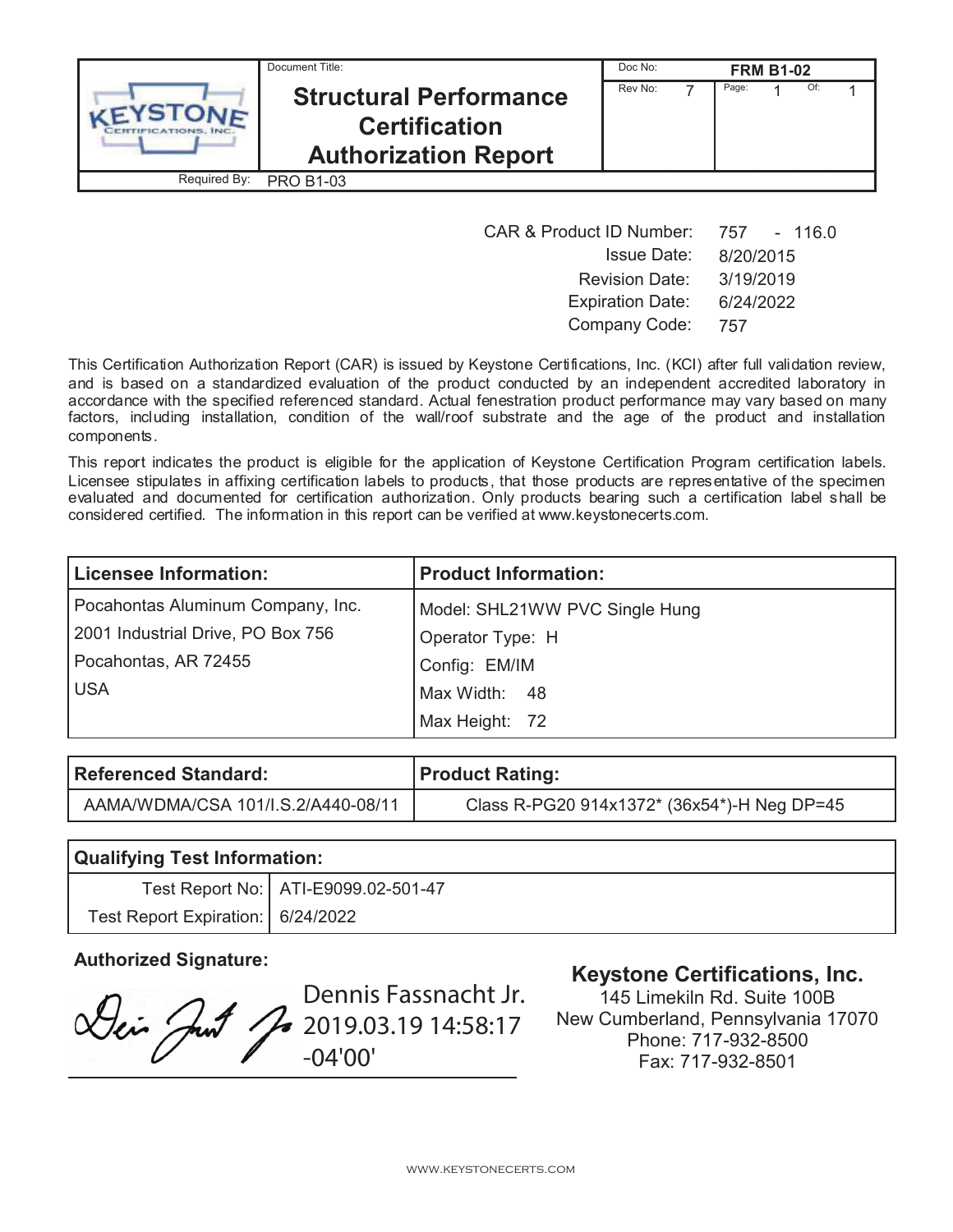



### **TEST REPORT**

#### **Report No.**: E9099.02-501-47

#### **Rendered to**:

#### POCAHONTAS ALUMINUM COMPANY, INC. Pocahontas, Arizona

#### **PRODUCT TYPE**: PVC Single Hung Window **SERIES/MODEL**: SHL21WW

**SPECIFICATION(S)**: AAMA/WDMA/CSA 101/I.S.2/A440-11, *NAFS 2011 - North American Fenestration Standard/Specification for Windows, Doors, and Skylights*

AAMA/WDMA/CSA 101/I.S.2/A440-08, *NAFS - North American Fenestration Standard/Specification for Windows, Doors, and Skylights*

|                                                      | <b>Summary of Results</b>                          |                                                    |  |  |
|------------------------------------------------------|----------------------------------------------------|----------------------------------------------------|--|--|
| <b>Title</b>                                         | <b>Test Specimen #1</b>                            | <b>Test Specimen #2</b>                            |  |  |
| AAMA/WDMA/CSA 101/I.S.2/A440-                        | Class R-PG20 1219 x 1829                           | Class R-PG20 914 x 1372*                           |  |  |
| 08 and -11                                           | (48 x 72) - H                                      | (36 x 54*) - H                                     |  |  |
| Design Pressure                                      | $\pm 1200$ Pa ( $\pm 25.06$ psf)                   | $\pm 2160$ Pa ( $\pm 45.11$ psf)                   |  |  |
| Air Infiltration                                     | 1.5 L/s/m <sup>2</sup> (0.30 cfm/ft <sup>2</sup> ) | 1.4 L/s/m <sup>2</sup> (0.27 cfm/ft <sup>2</sup> ) |  |  |
| Canadian Air Infiltration/Exfiltration<br>Level      | A2                                                 | A2                                                 |  |  |
| <b>Water Penetration Resistance Test</b><br>Pressure | 150 Pa (3.13 psf)                                  | See Test Specimen #1                               |  |  |

#### **Test Completion Date**: 06/24/15

Reference must be made to Report No. E9099.02-501-47, dated 07/31/15 for complete test specimen description and detailed test results.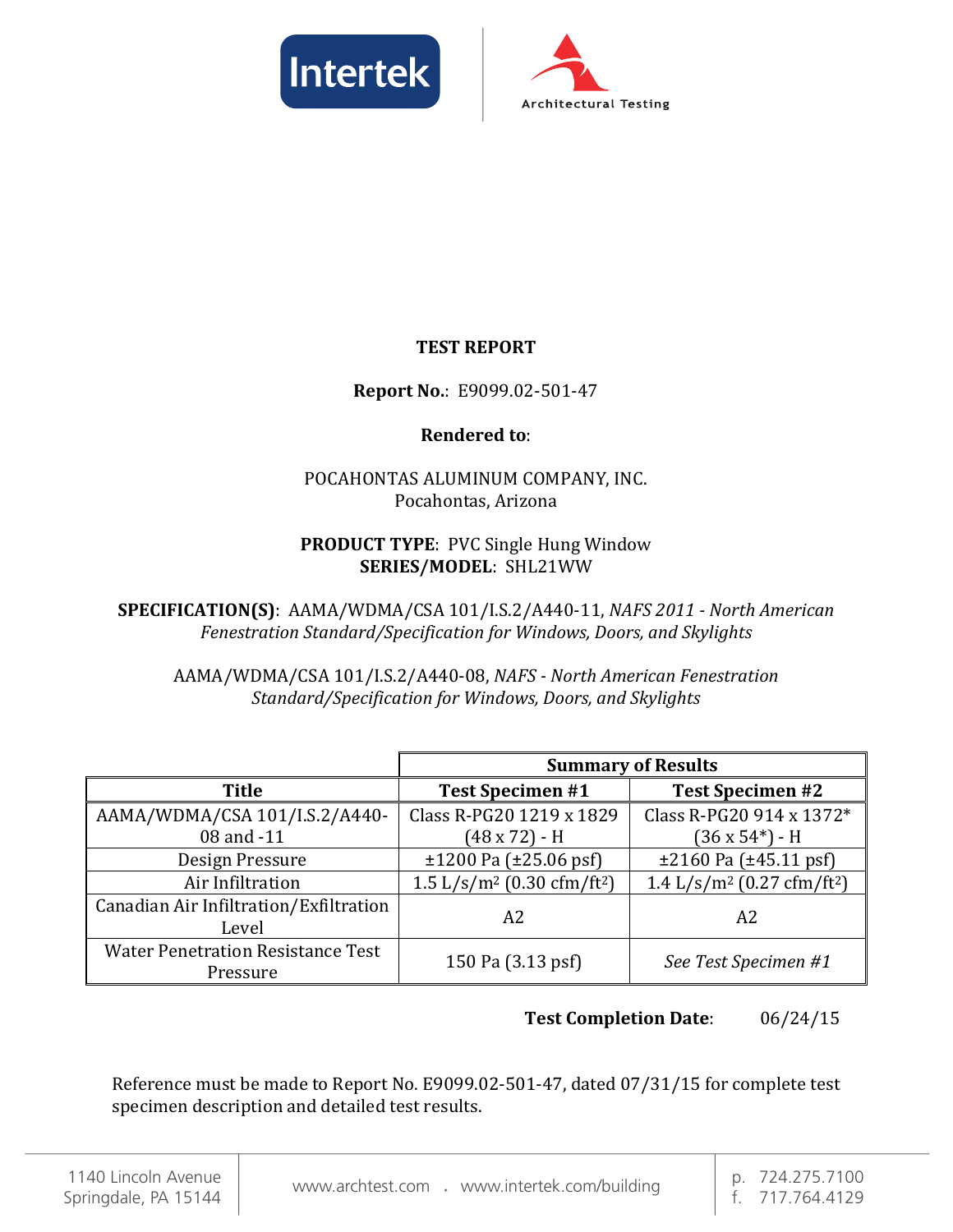



| 1.0 Report Issued To: | Pocahontas Aluminum Co., Inc.<br>2001 Industrial Drive<br>Pocahontas, Arizona 72455                                                               |
|-----------------------|---------------------------------------------------------------------------------------------------------------------------------------------------|
| 2.0 Test Laboratory:  | Architectural Testing, Inc., a subsidiary of Intertek (Intertek-<br>ATI)<br>1140 Lincoln Avenue<br>Springdale, Pennsylvania 15144<br>724-275-7100 |

#### **3.0 Project Summary**:

- **3.1 Product Type**: PVC Single Hung Window
- **3.2 Series/Model**: SHL21WW
- **3.3 Compliance Statement**: Results obtained are tested values and were secured by using the designated test method(s). The specimens tested successfully met the performance requirements for the following ratings:

| Test<br>Specimen(s) | Title                     | <b>Summary of Results</b>                       |
|---------------------|---------------------------|-------------------------------------------------|
|                     | 101/I.S.2/A440-08 and -11 | Class R-PG20 1219 x 1829 (48 x 72) - H          |
| c                   | 101/I.S.2/A440-08 and -11 | Class R-PG20 914 x 1372* $(36 \times 54^*)$ - H |

*General Note: An asterisk (\*) next to the size designation indicates that the size tested for optional performance was smaller than the Gateway test size for the product type and class.*

- **3.4 Test Dates**: 06/22/15 06/24/15
- **3.5 Test Record Retention End Date**: All test records for this report will be retained until June 24, 2019.
- **3.6 Test Location**: Veka Inc. test facility in Fombell, Pennsylvania. Calibration of test equipment was performed by Intertek-ATI in accordance with AAMA 205-01 "In-Plant Testing Guidelines for Manufacturers and Independent Laboratories".
- **3.7 Test Specimen Source**: The test specimens were provided by the client. Representative samples of the test specimen(s) will be retained by Intertek-ATI for a minimum of four years from the test completion date.
- **3.8 Drawing Reference**: The test specimen drawings have been reviewed by Intertek-ATI and are representative of the test specimen(s) reported herein. Test specimen construction was verified by Intertek-ATI per the drawings located in Appendix C. Any deviations are documented herein or on the drawings.
- **3.9 List of Official Observers**:

| Name                   | Company      |
|------------------------|--------------|
| Doug Merry             | Veka Inc.    |
| <b>Cornell Charles</b> | Veka Inc.    |
| Joseph Allison         | Intertek-ATI |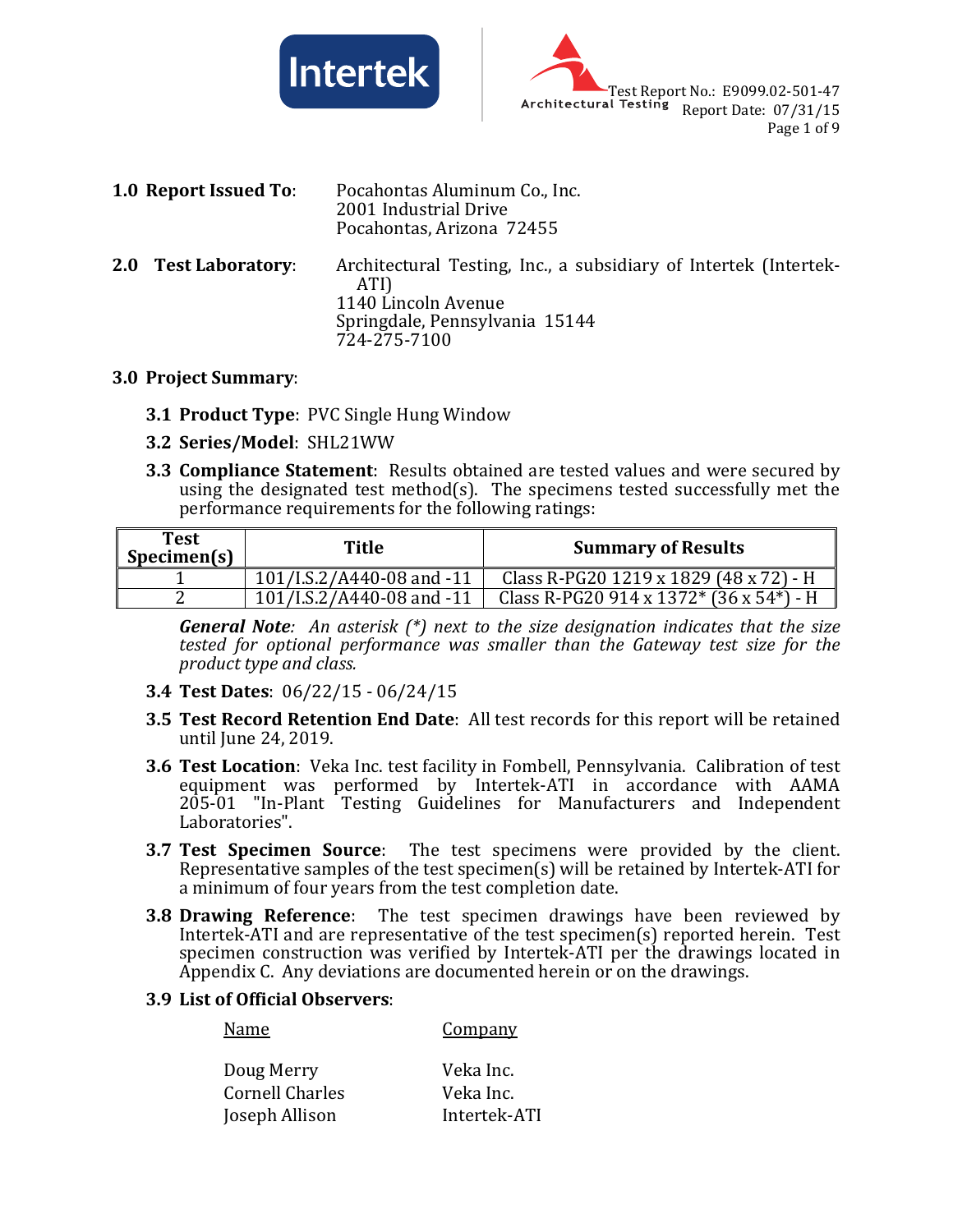



#### **4.0 Test Specification(s)**:

AAMA/WDMA/CSA 101/I.S.2/A440-11, *NAFS 2011 - North American Fenestration Standard/Specification for Windows, Doors, and Skylights*

AAMA/WDMA/CSA 101/I.S.2/A440-08, *NAFS - North American Fenestration Standard/Specification for Windows, Doors, and Skylights*

#### **5.0 Test Specimen Description**:

#### **5.1 Product Sizes**:

| $1$ CSL JPC CHILE II $\pi$ 1.<br><b>Overall Area:</b> |             | Width      |             | Height     |
|-------------------------------------------------------|-------------|------------|-------------|------------|
| 2.2 m <sup>2</sup> (24.0 ft <sup>2</sup> )            | millimeters | inches     | millimeters | inches     |
| Overall size                                          | 1219        | 48         | 1829        | 72         |
| Sash size                                             | 1168        | 46         | 924         | $36 - 3/8$ |
| Screen size                                           | 1181        | $46 - 1/2$ | 895         | $35 - 1/4$ |

#### **Test Specimen #1**:

#### **Test Specimen #2**:

| <b>Overall Area:</b>                       |             | Width      |             | Height     |
|--------------------------------------------|-------------|------------|-------------|------------|
| 2.1 m <sup>2</sup> (22.2 ft <sup>2</sup> ) | millimeters | inches     | millimeters | inches     |
| Overall size                               | 914         | 36         | 1372        | 54         |
| Sash size                                  | 864         | 34         | 695         | $27 - 3/8$ |
| Screen size                                | 876         | $34 - 1/2$ | 667         | $26 - 1/4$ |

#### *The following descriptions apply to all specimens.*

#### **5.2 Frame Construction**:

| <b>Frame Member</b>              | <b>Material</b> | <b>Description</b> |
|----------------------------------|-----------------|--------------------|
| Head, sill, jambs,<br>fixed rail | PVC             | Extruded           |

|             | <b>Joinery Type</b>     | <b>Detail</b>                                                                                           |
|-------------|-------------------------|---------------------------------------------------------------------------------------------------------|
| All corners | Mitered                 | Thermally welded                                                                                        |
| Fixed rail  | Square-cut and<br>coped | Fastened with four #8 x 2" truss head screws,<br>two at each end, and sealed with a silicone<br>sealant |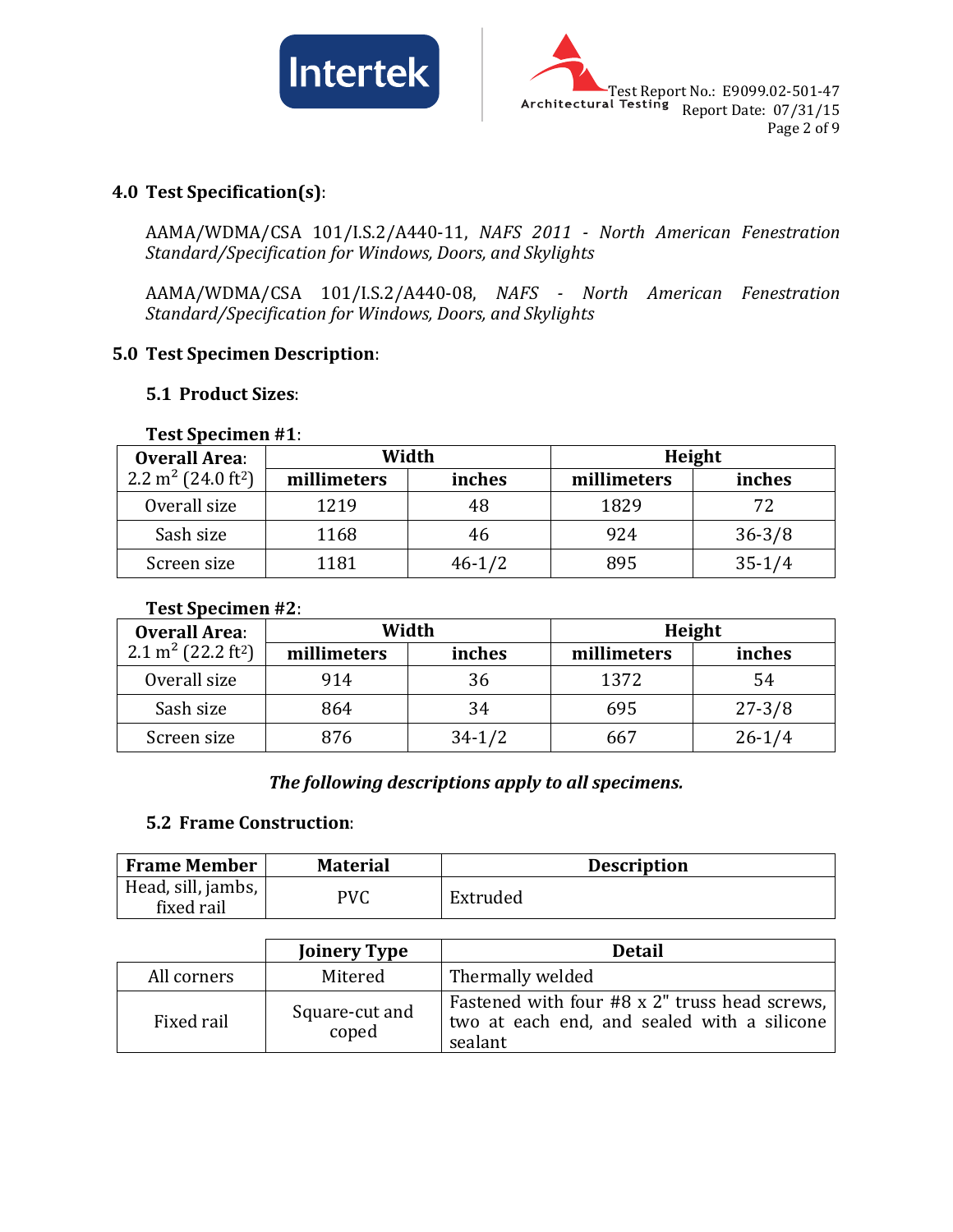



### **5.0 Test Specimen Description**: (Continued)

#### **5.3 Sash Construction**:

| <b>Sash Member</b>      | <b>Material</b> | <b>Description</b> |
|-------------------------|-----------------|--------------------|
| All rails and<br>stiles | PVC             | Extruded           |

|             | <b>Joinery Type</b> | <b>Detail</b>    |
|-------------|---------------------|------------------|
| All corners | Mitered             | Thermally welded |

#### **5.4 Weatherstripping**:

| <b>Description</b>                | Quantity | <b>Location</b>               |
|-----------------------------------|----------|-------------------------------|
| $0.187$ " backed x $0.250$ " high | 1 Row    | Top rail, bottom rail, stiles |
| center fin pile                   |          |                               |

#### **5.5 Glazing**: *No conclusions of any kind regarding the adequacy or inadequacy of the glass in any glazed test specimen(s) can be made.*

#### **Test Specimen #1:**

| Glass<br><b>Type</b> | <b>Spacer Type</b>                             | <b>Interior</b><br>Lite | <b>Exterior</b><br>Lite | <b>Glazing Method</b>                                                                                            |  |
|----------------------|------------------------------------------------|-------------------------|-------------------------|------------------------------------------------------------------------------------------------------------------|--|
| $5/8"$ IG            | Rectangular-<br>shaped steel,<br>single sealed | 1/8"<br>annealed        | 1/8"<br>annealed        | The glass was set from the exterior<br>against a silicone sealant and<br>secured with rigid PVC glazing<br>beads |  |

Test Specimen #2:

| Glass<br>Type | <b>Spacer Type</b>                             | <b>Interior</b><br>Lite | <b>Exterior</b><br>Lite | <b>Glazing Method</b>                                                                                            |
|---------------|------------------------------------------------|-------------------------|-------------------------|------------------------------------------------------------------------------------------------------------------|
| $5/8"$ IG     | Rectangular-<br>shaped steel,<br>single sealed | 3/32"<br>annealed       | 3/32"<br>annealed       | The glass was set from the exterior<br>against a silicone sealant and<br>secured with rigid PVC glazing<br>beads |

| <b>Location</b>   |          | <b>Daylight Opening</b> | <b>Glass Bite</b>          |      |
|-------------------|----------|-------------------------|----------------------------|------|
|                   | Quantity | millimeters             | inches                     |      |
| Specimen #1 sash  |          | 1089 x 845              | $42 - 7/8 \times 33 - 1/4$ | 5/8" |
| Specimen #1 frame |          | 1149 x 845              | $45-1/4 \times 33-1/4$     | 5/8" |
| Specimen #1 sash  |          | 784 x 616               | $30-7/8 \times 24-1/4$     | 5/8" |
| Specimen #1 frame |          | 845 x 616               | $33-1/4 \times 24-1/4$     | 5/8" |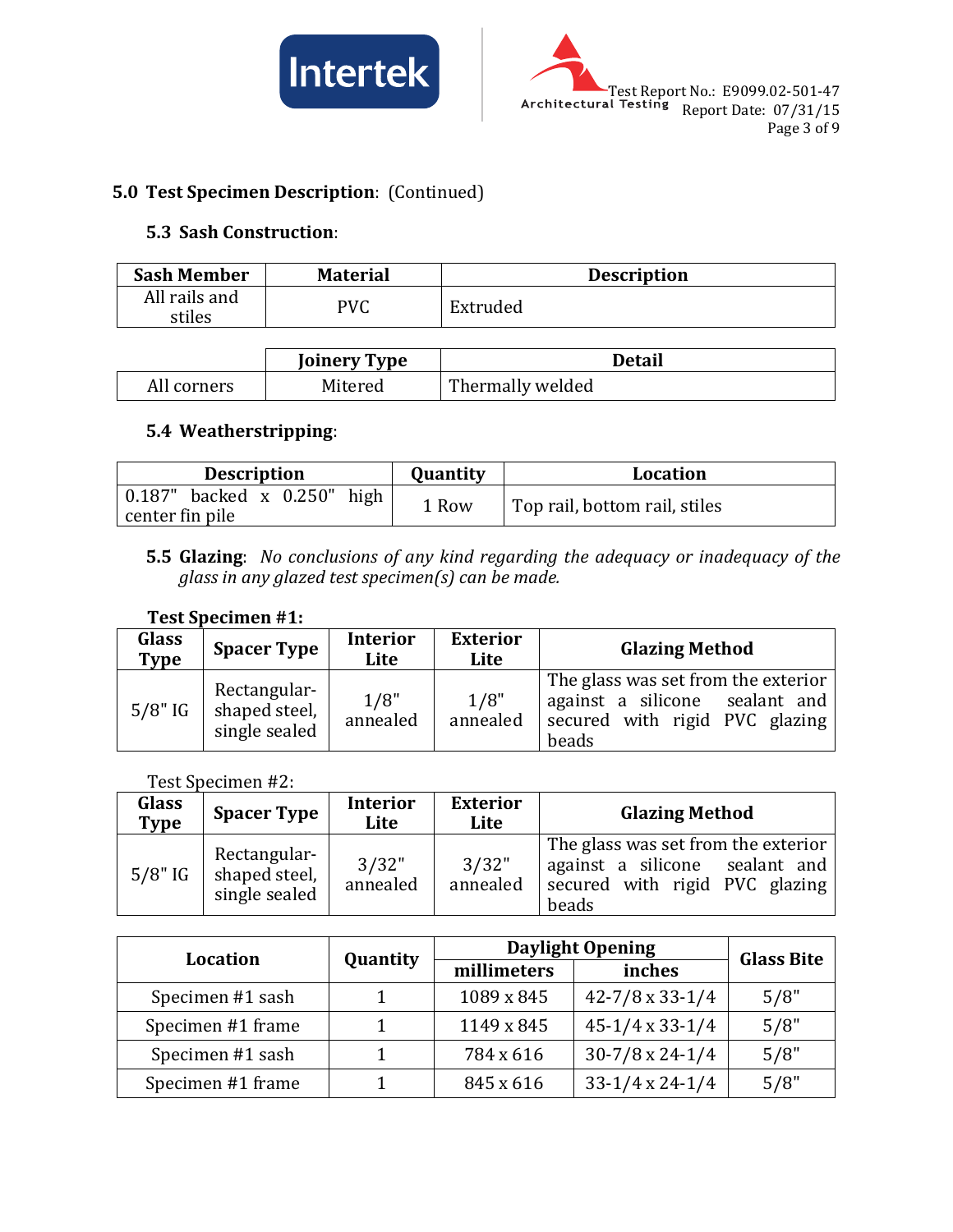



## **5.0 Test Specimen Description**: (Continued)

#### **5.6 Drainage**:

| <b>Drainage Method</b> | <b>Size</b>                       | Quantity      | <b>Location</b>                                 |
|------------------------|-----------------------------------|---------------|-------------------------------------------------|
| Weepslot               | $9/16$ " wide by<br>$5/32$ " high | $\mathcal{D}$ | Exterior sill face, one 2" in from each<br>end. |
| Weepslot               | $9/16$ " wide by<br>$5/32$ " deep | $\mathcal{P}$ | Interior sill track, one at each end.           |

#### **5.7 Hardware**:

| <b>Description</b>                    | Quantity | <b>Location</b>                                                                                |  |
|---------------------------------------|----------|------------------------------------------------------------------------------------------------|--|
| Metal cam lock                        | 2        | Lock rail, one 10" in from each end with<br>mating metal keepers on the fixed<br>meeting rail. |  |
| Metal surface mount tilt latch        |          | Top rail, one at each end                                                                      |  |
| Metal tilt pin                        | 2        | Bottom rail, one at each end                                                                   |  |
| Block and tackle<br>balance<br>system | 2        | One per jamb                                                                                   |  |

#### **5.8 Reinforcement**:

| <b>Drawing Number</b> | Location              | <b>Material</b>   |
|-----------------------|-----------------------|-------------------|
| S-3832                | Fixed rail, lock rail | Extruded aluminum |

#### **5.9 Screen Construction**:

| <b>Frame Material</b>   | <b>Corner Construction</b>                                    | <b>Mesh Type</b> | <b>Mesh Attachment Method</b> |
|-------------------------|---------------------------------------------------------------|------------------|-------------------------------|
| Roll-formed<br>aluminum | Square-cut and<br>secured with snap-in<br>plastic corner keys | Fiber            | Flexible vinyl spline         |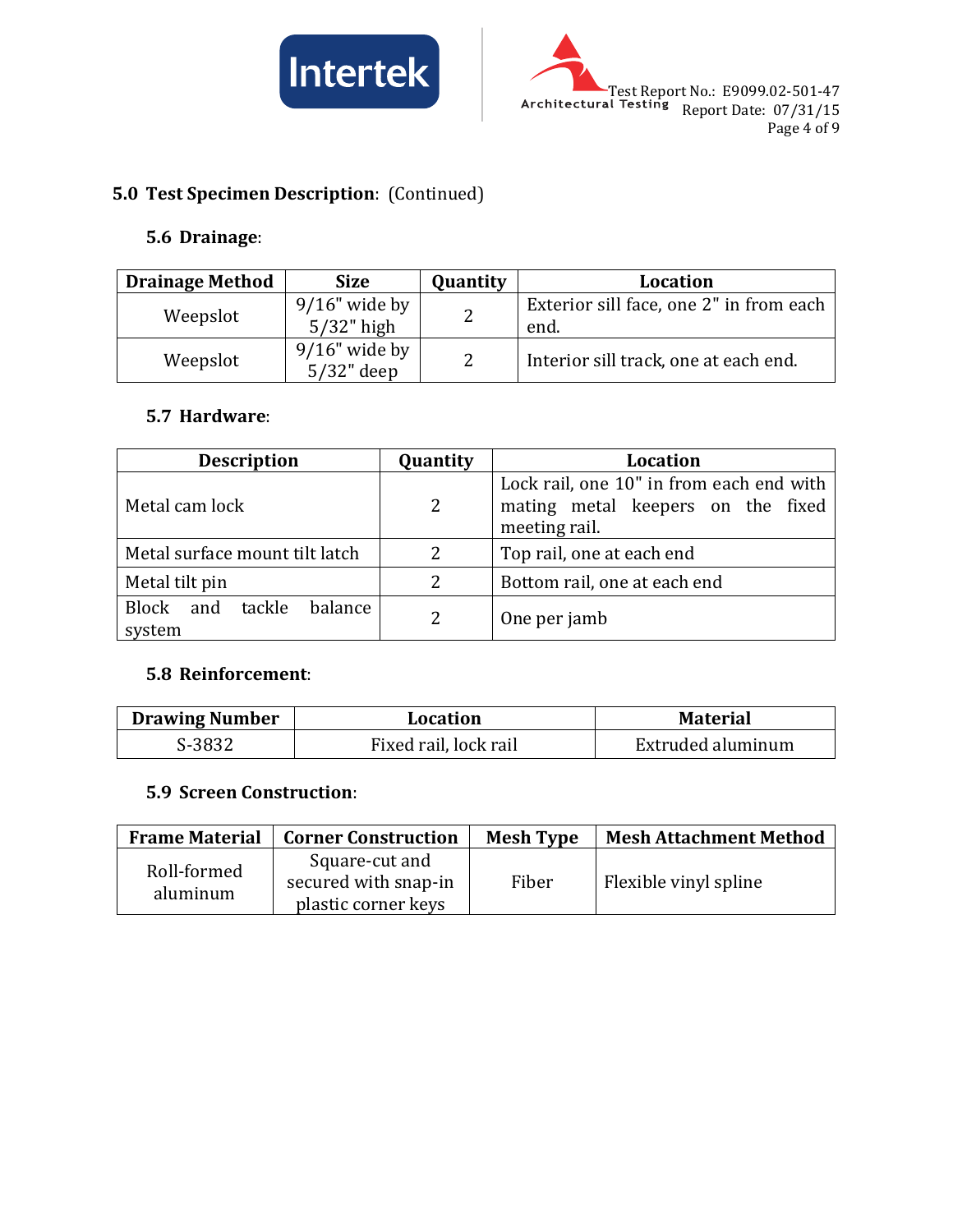



## **6.0 Installation**:

The specimen was installed into a Spruce-Pine-Fir wood buck. The rough opening allowed for a 1/8" shim space. The nail fin perimeter of the window was sealed with a silicone sealant.

| Location          | <b>Anchor Description</b> | <b>Anchor Location</b>                                                                                                                                                                  |
|-------------------|---------------------------|-----------------------------------------------------------------------------------------------------------------------------------------------------------------------------------------|
| Integral nail fin | screws                    | Nominally spaced at 9" on center, and<br>$#8$ x 2" long truss head beginning 2" in from each corner, with<br>an additional three screw cluster at<br>each end of the fixed meeting rail |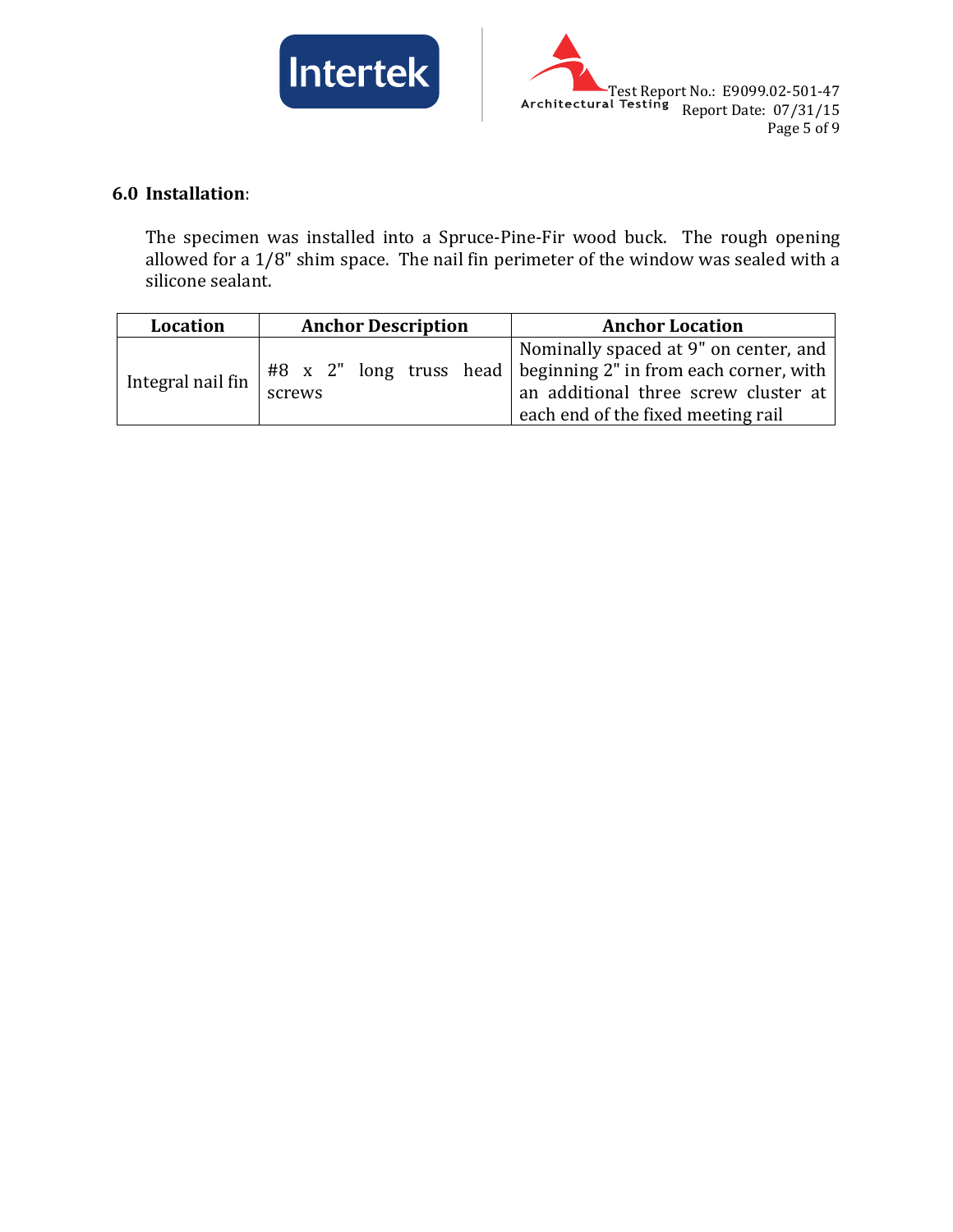



**7.0 Test Results**: The temperature during testing was 21°C (70°F). The results are tabulated as follows:

| <b>Test Specimen #1:</b> |  |
|--------------------------|--|
|                          |  |

| <b>Title of Test</b>                   | <b>Results</b>                               | <b>Allowed</b>                               | <b>Note</b>  |
|----------------------------------------|----------------------------------------------|----------------------------------------------|--------------|
|                                        | Initiate motion:                             |                                              |              |
|                                        | 155 N (35 lbf)                               | Report Only                                  |              |
|                                        | Maintain motion:                             |                                              |              |
| <b>Operating Force,</b>                | 155 N (35 lbf)                               | 155 N (35 lbf) max.                          |              |
| per ASTM E 2068                        | Latches:                                     |                                              |              |
|                                        | 44 N (10 lbf)                                | 100 N (22.5 lbf) max.                        |              |
|                                        | Locks:                                       |                                              |              |
|                                        | 22 N (5 lbf)                                 | 100 N (22.5 lbf) max.                        |              |
| Air Leakage,                           |                                              |                                              |              |
| <b>Infiltration per ASTM E 283</b>     | $1.5 \frac{\text{L}}{\text{s}} / \text{m}^2$ | $1.5 \frac{\text{L}}{\text{s}} / \text{m}^2$ |              |
| at 75 Pa (1.57 psf)                    | $(0.30 \text{ cfm}/\text{ft}^2)$             | $(0.3 \text{ cfm}/\text{ft}^2)$ max.         | $\mathbf{1}$ |
| Air Leakage,                           |                                              |                                              |              |
| <b>Exfiltration per ASTM E 283</b>     | 0.7 L/s/m <sup>2</sup>                       | 1.5 $L/s/m^2$                                |              |
| at 75 Pa (1.57 psf)                    | $(0.14 \text{ cfm}/\text{ft}^2)$             | $(0.3 \text{ cfm}/\text{ft}^2)$ max.         | $\mathbf{1}$ |
| <b>Canadian Air</b>                    |                                              |                                              |              |
| <b>Infiltration/Exfiltration Level</b> | A2                                           | N/A                                          |              |
| <b>Water Penetration,</b>              |                                              |                                              |              |
| per ASTM E 547                         | N/A                                          | N/A                                          | 3            |
| <b>Uniform Load Deflection,</b>        |                                              |                                              |              |
| per ASTM E 330                         | N/A                                          | N/A                                          | 3            |
| <b>Uniform Load Structural,</b>        |                                              |                                              |              |
| per ASTM E 330                         | N/A                                          | N/A                                          | 3            |
| <b>Forced Entry Resistance,</b>        |                                              |                                              |              |
| per ASTM F 588,                        |                                              |                                              |              |
| Type: A - Grade: 10                    | Pass                                         | No entry                                     |              |
| <b>Thermoplastic Corner Weld</b>       | Pass                                         | Meets as stated                              |              |
| Deglazing,                             |                                              |                                              |              |
| per ASTM E 987                         |                                              |                                              |              |
| Operating direction,                   |                                              |                                              |              |
| 320 N (72 lbf)                         | Pass                                         | Meets as stated                              |              |
| Remaining direction,                   |                                              |                                              |              |
| 230 N (52 lbf)                         | Pass                                         | Meets as stated                              |              |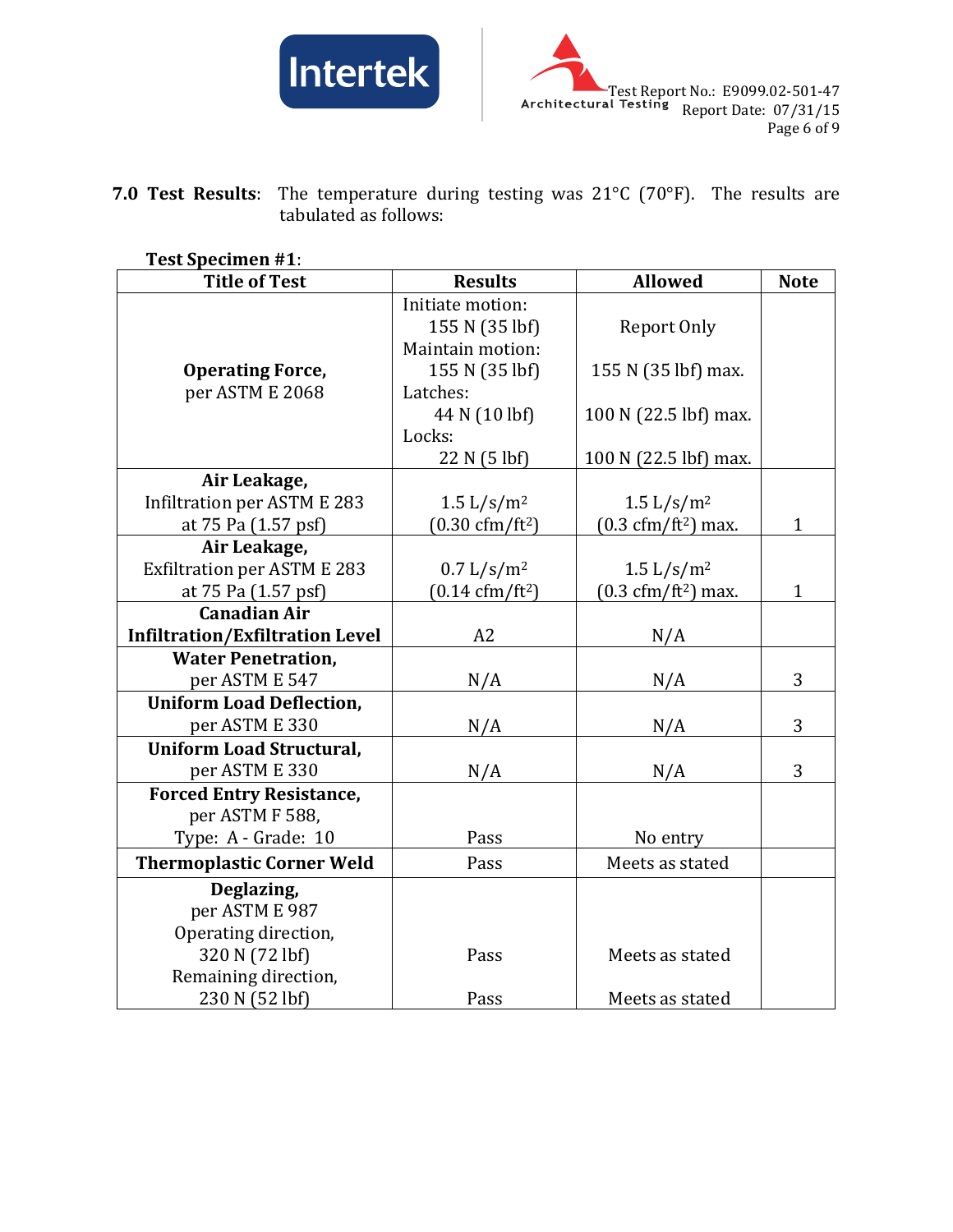



# **7.0 Test Results**: (Continued)

#### **Test Specimen #1**: (Continued)

| <b>Title of Test</b>            | <b>Results</b>           | <b>Allowed</b>        | <b>Note</b> |  |  |
|---------------------------------|--------------------------|-----------------------|-------------|--|--|
| <b>Optional Performance</b>     |                          |                       |             |  |  |
| <b>Water Penetration,</b>       |                          |                       |             |  |  |
| per ASTM E 547                  |                          |                       |             |  |  |
| at 150 Pa (3.13 psf)            | Pass                     | No leakage            |             |  |  |
| <b>Uniform Load Deflection,</b> |                          |                       |             |  |  |
| per ASTM E 330                  |                          |                       |             |  |  |
| Deflections taken at            |                          |                       |             |  |  |
| the fixed meeting rail          |                          |                       |             |  |  |
| $+1200$ Pa ( $+25.06$ psf)      | 22.3 mm $(0.88")$        |                       |             |  |  |
| $-1200$ Pa $(-25.06$ psf        | 19.8 mm (0.78")          | Report Only           | 4, 5, 6     |  |  |
| <b>Uniform Load Structural,</b> |                          |                       |             |  |  |
| per ASTM E 330                  |                          |                       |             |  |  |
| Permanent sets taken at         |                          |                       |             |  |  |
| the fixed meeting rail          |                          |                       |             |  |  |
| $+1800$ Pa $(+37.59$ psf)       | $1.5$ mm $(0.06")$       | 4.8 mm $(0.19")$ max. |             |  |  |
| $-1800$ Pa $(-37.59$ psf)       | $1.0 \text{ mm}$ (0.04") | 4.8 mm $(0.19")$ max. | 5,6         |  |  |

#### **Test Specimen #2**:

| <b>Title of Test</b>                   | <b>Results</b>                   | <b>Allowed</b>                              | <b>Note</b> |  |
|----------------------------------------|----------------------------------|---------------------------------------------|-------------|--|
| <b>Optional Performance</b>            |                                  |                                             |             |  |
| Air Leakage,                           |                                  |                                             |             |  |
| Infiltration per ASTM E 283            | 1.4 $L/s/m^2$                    | $1.5 \frac{\text{L}}{\text{s}} \text{/m}^2$ |             |  |
| at 75 Pa (1.57 psf)                    | $(0.27 \text{ cfm}/\text{ft}^2)$ | $(0.3 \text{ cfm}/\text{ft}^2)$ max.        | 1           |  |
| Air Leakage,                           |                                  |                                             |             |  |
| <b>Exfiltration per ASTM E 283</b>     | 1.1 $L/s/m^2$                    | $1.5 \frac{\text{L}}{\text{s}} \text{/m}^2$ |             |  |
| at 75 Pa (1.57 psf)                    | $(0.22 \text{ cfm}/\text{ft}^2)$ | $(0.3 \text{ cfm}/\text{ft}^2)$ max.        | 1           |  |
| <b>Canadian Air</b>                    |                                  |                                             |             |  |
| <b>Infiltration/Exfiltration Level</b> | A <sub>2</sub>                   | N/A                                         |             |  |
| <b>Uniform Load Deflection,</b>        |                                  |                                             |             |  |
| per ASTM E 330                         |                                  |                                             |             |  |
| taken at the fixed meeting stile       |                                  |                                             |             |  |
| $+2160$ Pa ( $+45.11$ psf)             | $12.8$ mm $(0.50")$              |                                             |             |  |
| $-2160$ Pa $(-45.11$ psf               | 11.3 mm $(0.44")$                | Report Only                                 | 4, 5, 6     |  |
| <b>Uniform Load Structural,</b>        |                                  |                                             |             |  |
| per ASTM E 330                         |                                  |                                             |             |  |
| taken at the fixed meeting stile       |                                  |                                             |             |  |
| +3240 Pa (+67.67 psf)                  | $1.0 \text{ mm} (0.04")$         | $3.6$ mm $(0.14")$ max.                     |             |  |
| $-3240$ Pa $(-67.67$ psf               | $0.8$ mm $(0.03")$               | $3.6$ mm $(0.14")$ max.                     | 5,6         |  |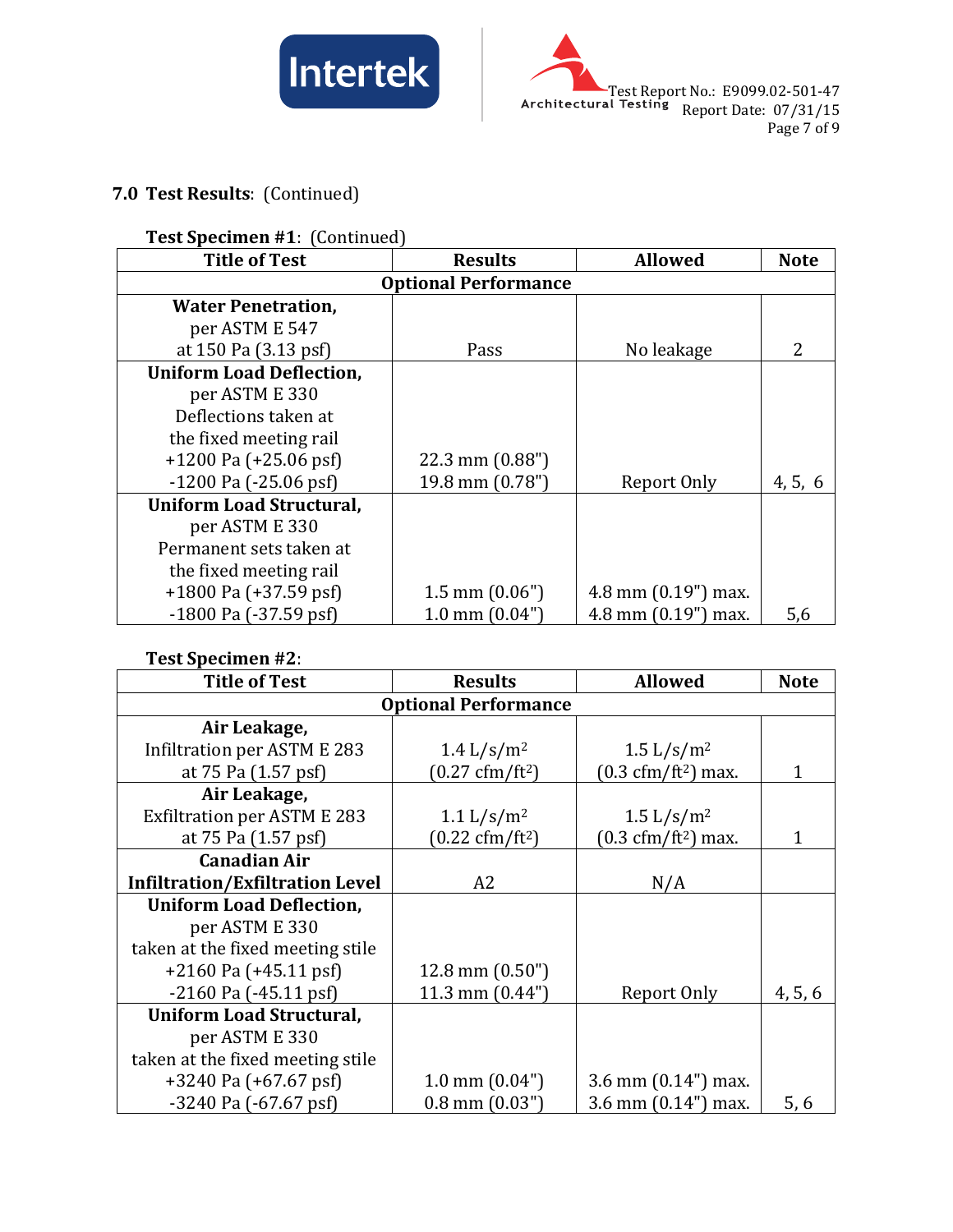



#### **7.0 Test Results**: (Continued)

*Note 1: The tested specimen meets (or exceeds) the performance levels specified in AAMA/WDMA/CSA 101/I.S.2/A440 for air leakage resistance.*

*Note 2: With and without insect screen.*

*Note 3: The client opted to start at a pressure higher than the minimum required. Test results are reported under Optional Performance.*

*Note 4: The deflections reported are not limited by AAMA/WDMA/CSA 101/I.S.2/A440 for this product designation. The deflection data is recorded in this report for special code compliance and information only.*

*Note 5: Loads were held for 10 seconds.*

*Note 6: Tape and film were used to seal against air leakage during structural testing. In our opinion, the tape and film did not influence the results of the test.*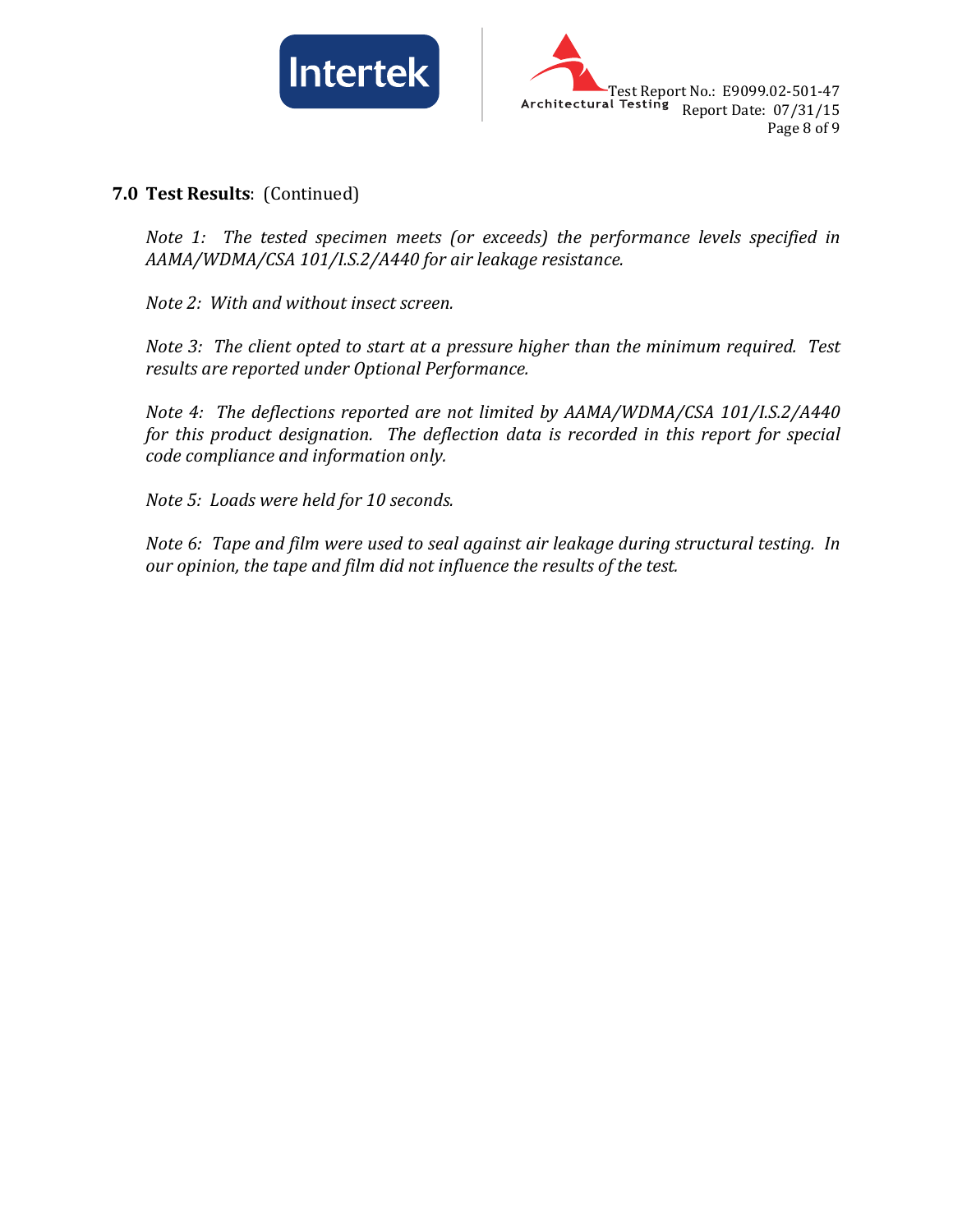



Intertek-ATI will service this report for the entire test record retention period. Test records such as detailed drawings, datasheets, representative samples of test specimens, or other pertinent project documentation, will be retained by Intertek-ATI for the entire test record retention period.

This report does not constitute certification of this product nor an opinion or endorsement by this laboratory. It is the exclusive property of the client so named herein and relates only to the specimen(s) tested. This report may not be reproduced, except in full, without the written approval of Intertek-ATI.

For INTERTEK-ATI

Joseph E. Allison Lynn George

\_\_\_\_\_\_\_\_\_\_\_\_\_\_\_\_\_\_\_\_\_\_\_\_\_\_\_\_\_\_\_\_\_\_\_\_\_\_\_\_\_\_\_ \_\_\_\_\_\_\_\_\_\_\_\_\_\_\_\_\_\_\_\_\_\_\_\_\_\_\_\_\_\_\_\_\_\_\_\_\_\_\_\_\_\_\_\_\_\_\_\_

Director – Regional Operations

JEA:sld

Attachments (pages): This report is complete only when all attachments listed are included. Appendix-A: Alteration Addendum (1) Appendix-B: Location of Air Seal (1) Appendix- C: Drawing(s) (2) Complete drawings packet on file with Intertek-ATI

This report produced from controlled document template ATI 00438, revised 06/27/14.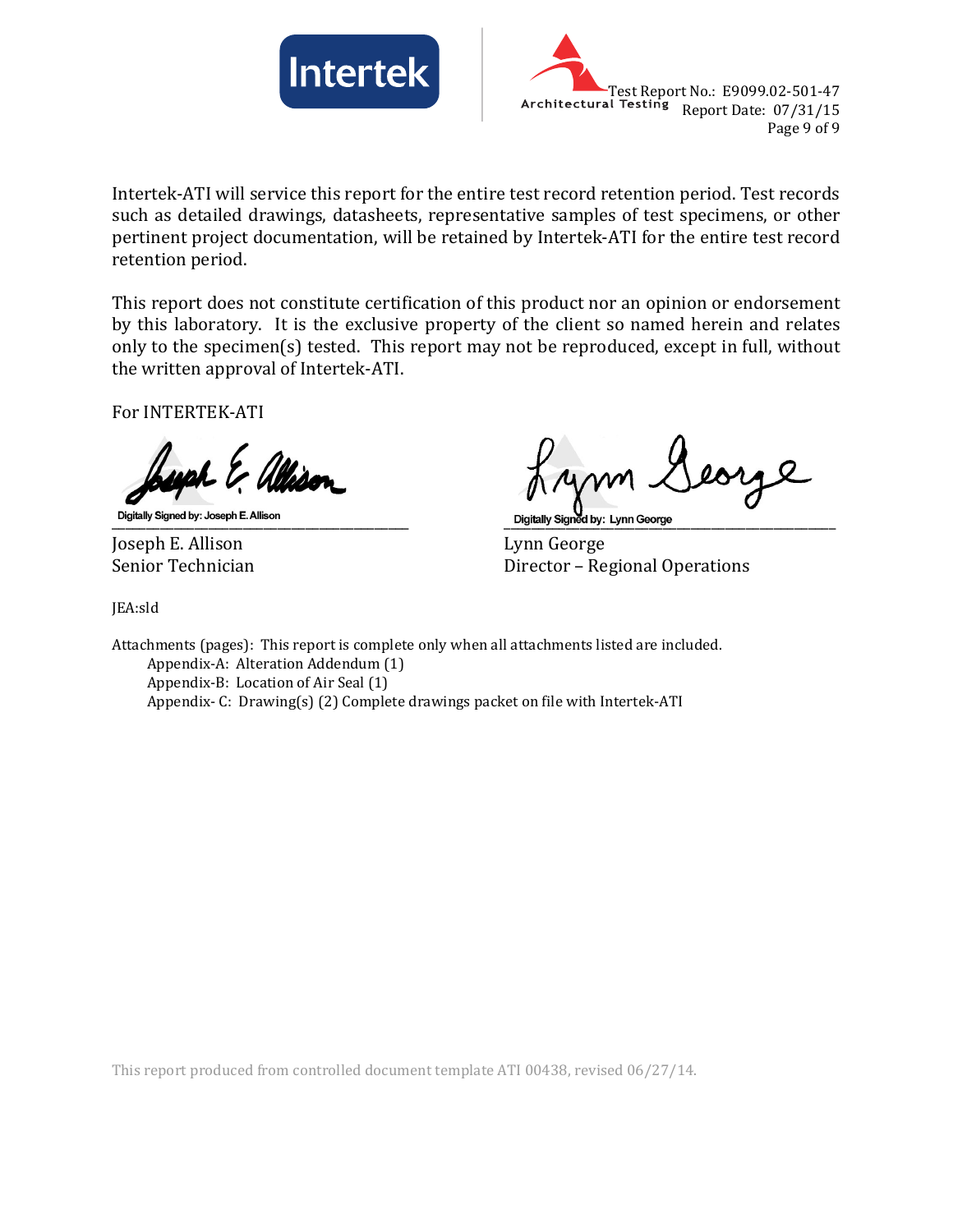



# **Appendix A**

# **Alteration Addendum**

*Note: No alterations were required.*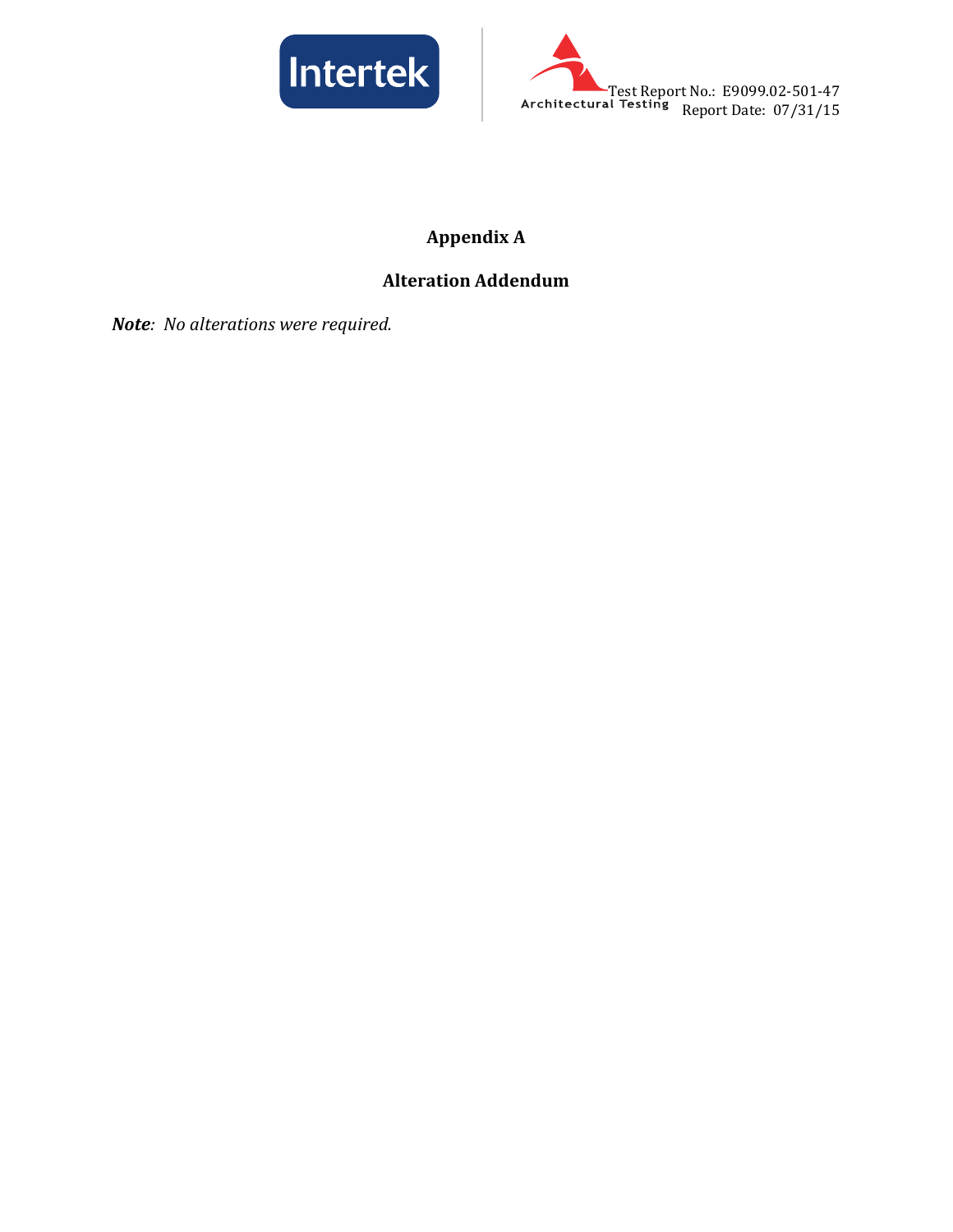



#### **Appendix B**

**Location of Air Seal**: The air seal between the test specimen and the test wall is detailed below. The seal is made of foam weatherstripping and is attached to the edge of the test specimen buck. The test specimen buck is placed against the test wall and clamped in place, compressing the weatherstripping and creating a seal.

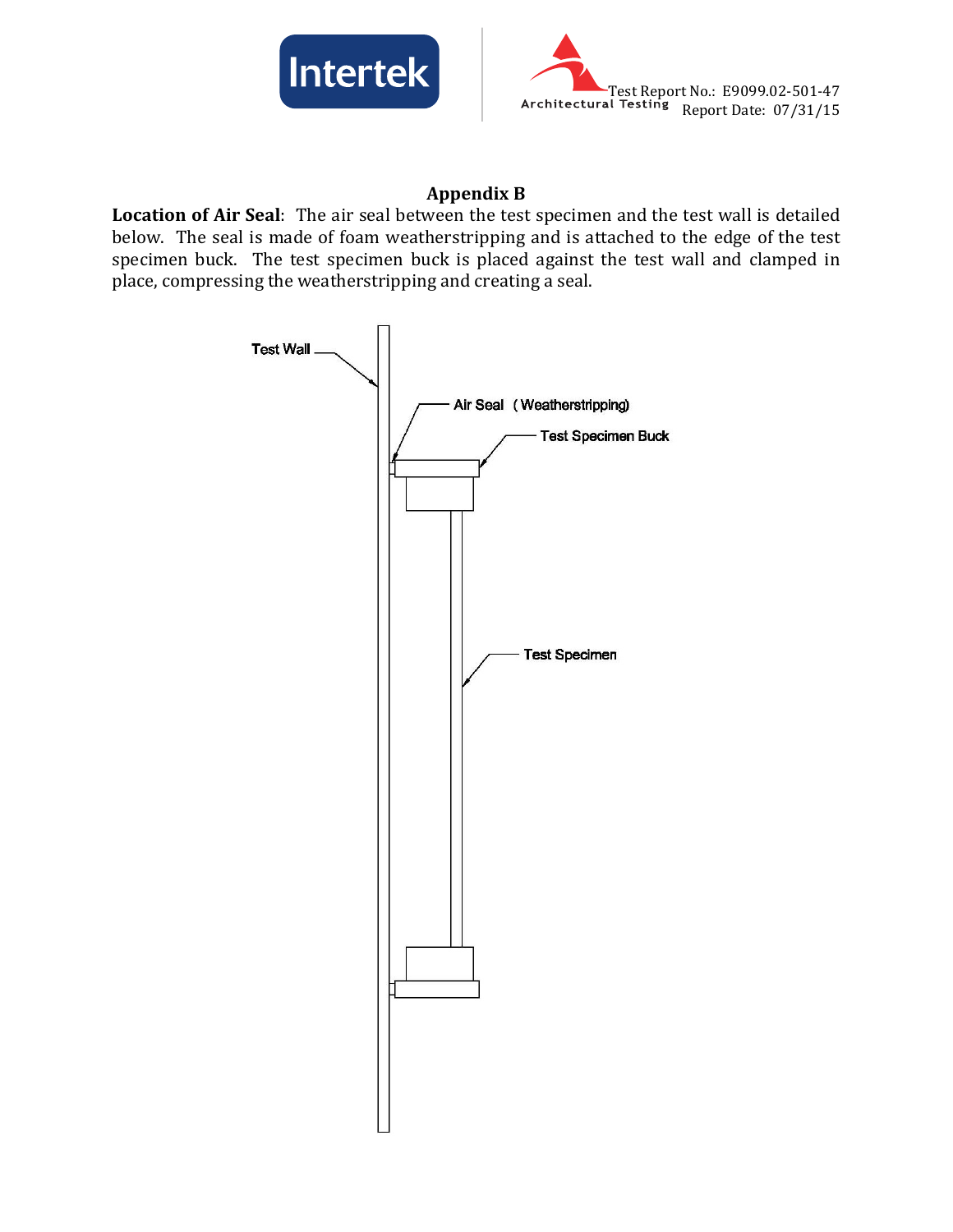



# **Appendix C**

# **Drawing(s)**

*Note: Complete drawings packet on file with Intertek-ATI*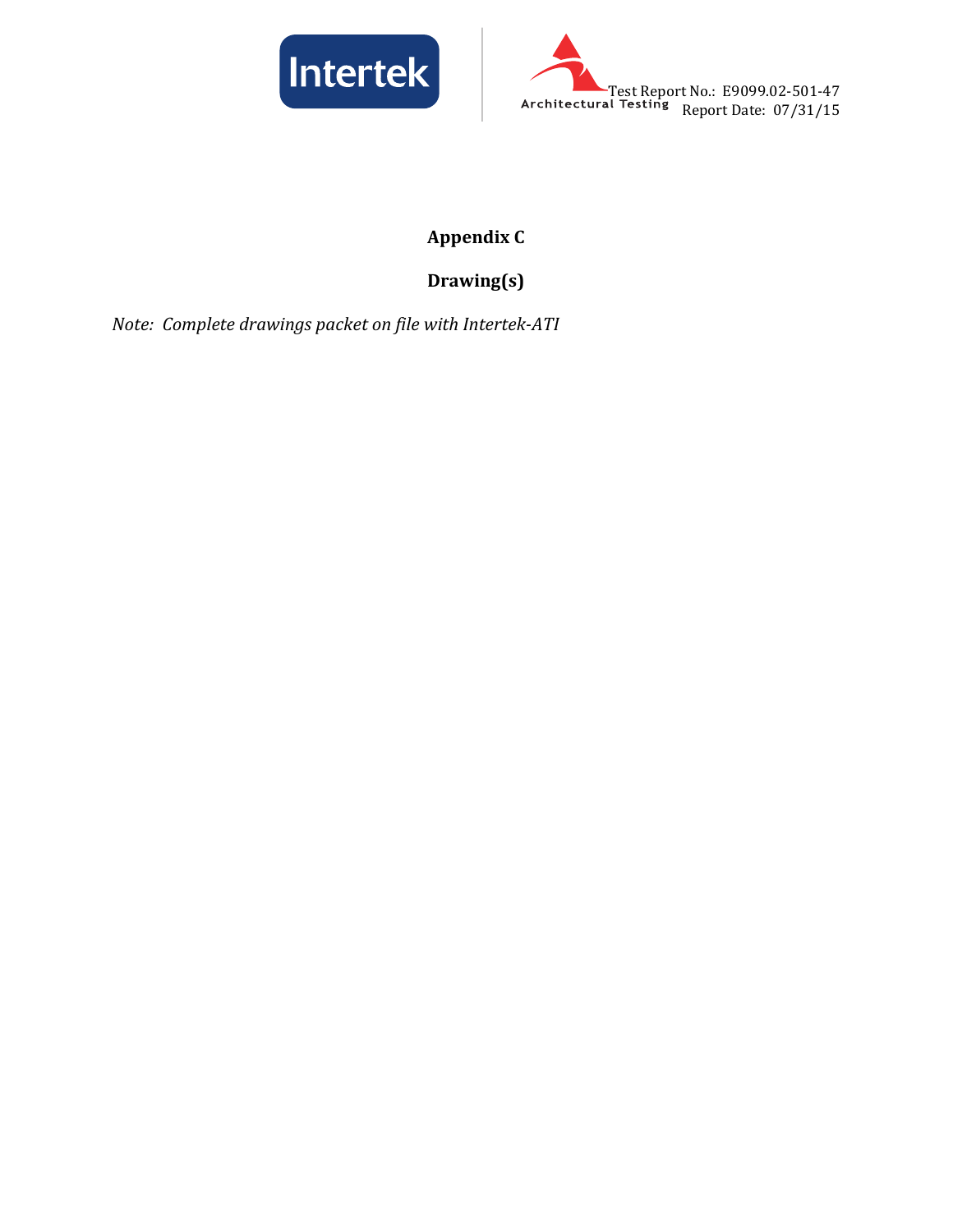